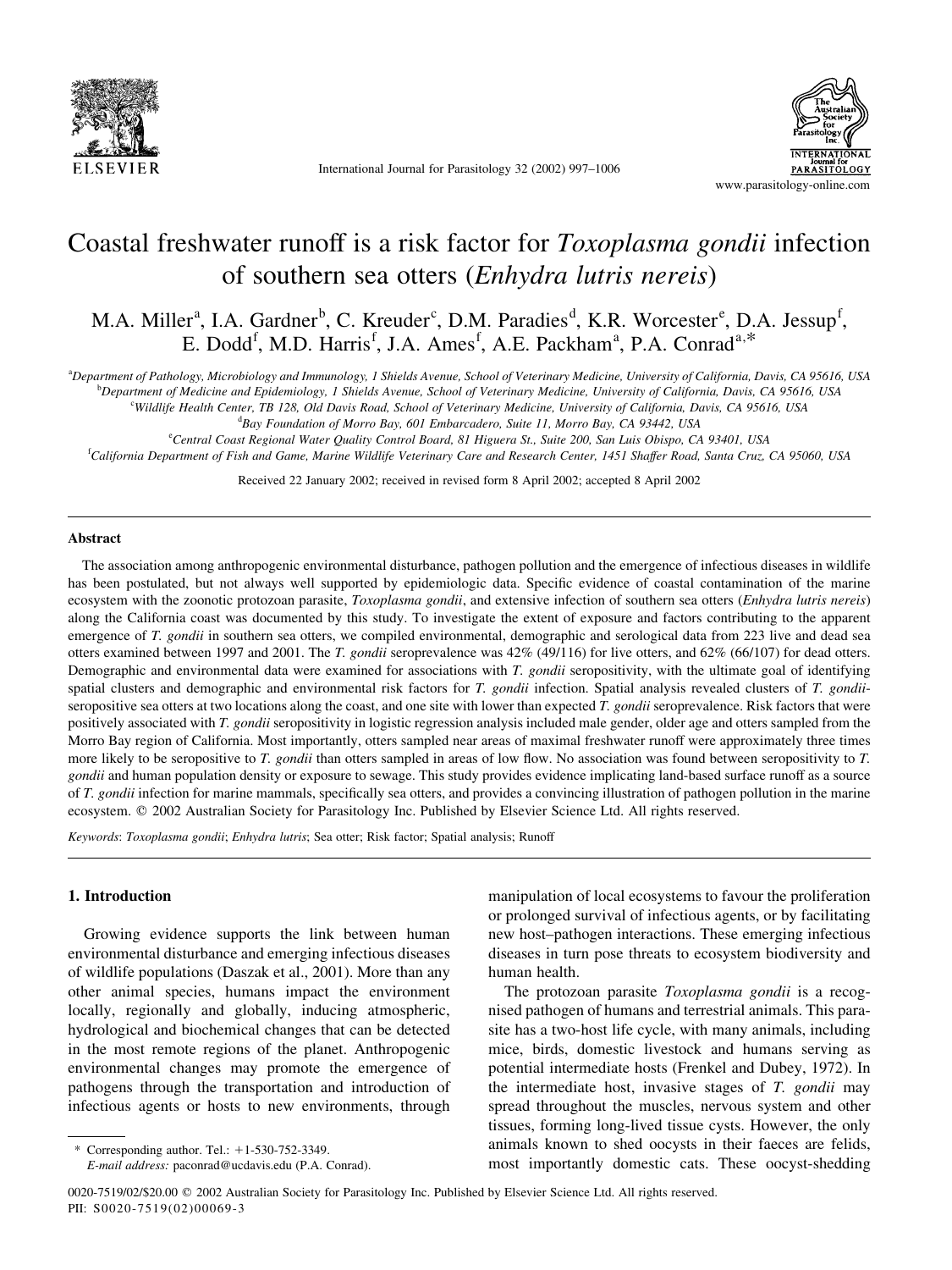definitive hosts are infected through oocyst exposure, or by consumption of infected intermediate hosts.

The most common routes of T. gondii infection for humans are through exposure to oocysts in contaminated soil, transplacental transmission or by consumption of uncooked or undercooked meat containing encysted parasites (Frenkel and Dubey, 1972). However, recent evidence indicates that waterborne T. gondii exposure is more common than previously recognised, and may represent an important source of human infection (Bowie et al., 1997; Aramini et al., 1999; Tenter et al., 2000). These waterborne infections probably result from exposure to infective oocysts in polluted water, but it is also possible that aquatic species serve as intermediate or paratenic hosts.

Increasing recognition of T. gondii infection in diverse species of marine mammals, including cetaceans (Cruickshank et al., 1990; Inskeep et al., 1990; Migaki et al., 1990; Mikelian et al., 2000), pinnipeds (Van Pelt and Dietrich, 1973; Migaki et al., 1977; Holshuh et al., 1985; Miller et al., 2001) and sirenians (Buergelt and Bonde, 1983) provides compelling evidence for marine dispersal of this terrestrial pathogen. Until recently, most reports consisted of case studies on individual T. gondii-infected animals. However, the recent recognition of numerous fatal T. gondii brain infections in southern sea otters (Enhydra lutris nereis) from California (Thomas and Cole, 1996; Cole et al., 2000) prompted concerns about the emergence of T. gondii as a significant marine pathogen. Whether the emergence of T. gondii infection in sea otters is attributable to increasing prevalence, increased surveillance, or both, is unknown. For California otters examined between 1992 and 1995, Thomas and Cole (1996) attributed 8.5% of total sea otter mortality to protozoal meningoencephalitis. Using parasite isolation in cell culture and brain immunohistochemistry, we recently discovered that 36% (28/77) of freshly dead sea otters were infected with T. gondii at the time of postmortem examination (Miller et al., 2002), suggesting that T. gondii infection is common in southern sea otters.

Sea otters are a unique marine mammal species because they live, reproduce and feed almost exclusively in the nearshore marine environment, often within 0.5 km of the shoreline (Riedman and Estes, 1990). As a federally listed threatened species with evidence of recent population declines, the high prevalence of T. gondii infection in southern sea otters is of concern. To investigate the apparent emergence of T. gondii as a pathogen of southern sea otters, we determined seroprevalence in live and dead sea otters examined between 1997 and 2001 using an indirect fluorescent antibody test (IFAT) which was recently validated for sea otters (Miller et al., 2002). Additional coastal environmental data, including location and volumes of river and stream runoff, municipal sewage outfall and human coastal population density were assembled from federal and state sources. The compiled demographic and environmental data were examined for statistical associations with T. gondii seropositivity in sea otters. Our working hypotheses were that T. gondii exposure in sea otters would be positively correlated with age class, total length, body weight, nutritional condition, coastal human population density and areas of maximal sewage and freshwater outflow. Because we focussed on T. gondii seropositivity, not T. gondii-induced disease for the present study, we expected to find no relationship between seropositivity and dead versus live status at time of sampling. Through spatial analysis we hoped to detect high and low risk areas for T. gondii seroprevalence that could provide optimal sampling locations for future research on routes and mechanisms of T. gondii exposure in sea otters.

### 2. Materials and methods

#### 2.1. Study population

Data from 223 live- and dead-sampled otters were included in the study (Table 1). Throughout the study period, yearly rangewide counts identified  $\leq$ 2,300 sea otters along the central coast of California (United Sates Geological Survey unpublished technical report). Southern sea otters currently range from Half Moon Bay south to Santa Barbara, California, a distance of approximately 661 km. Data on each otter's gender, age class, stranding or sampling location and other factors, as defined below, were recorded at the time of capture or necropsy.

Table 1

Demographic characteristics of live and dead California sea otters enrolled in risk factor study (1997–2001)

| Gender | Age class    |           |                  |       |  |
|--------|--------------|-----------|------------------|-------|--|
|        | Pup/immature | Subadult  | Adult/aged adult | Total |  |
| Male   | 14 (29%)     | 2(4%)     | 32(67%)          | 48    |  |
| Female | $7(10\%)$    | $7(10\%)$ | 54 (80%)         | 68    |  |
|        | 21(18%)      | 9(8%)     | 86 (74%)         | 116   |  |
| Male   | 15(24%)      | 8(13%)    | 39 (63%)         | 62    |  |
| Female | 13(29%)      | 7(15%)    | 25(56%)          | 45    |  |
|        | 28 (26%)     | 15(14%)   | 64 (60%)         | 107   |  |
|        | 49           | 24        | 150              | 223   |  |
|        |              |           |                  |       |  |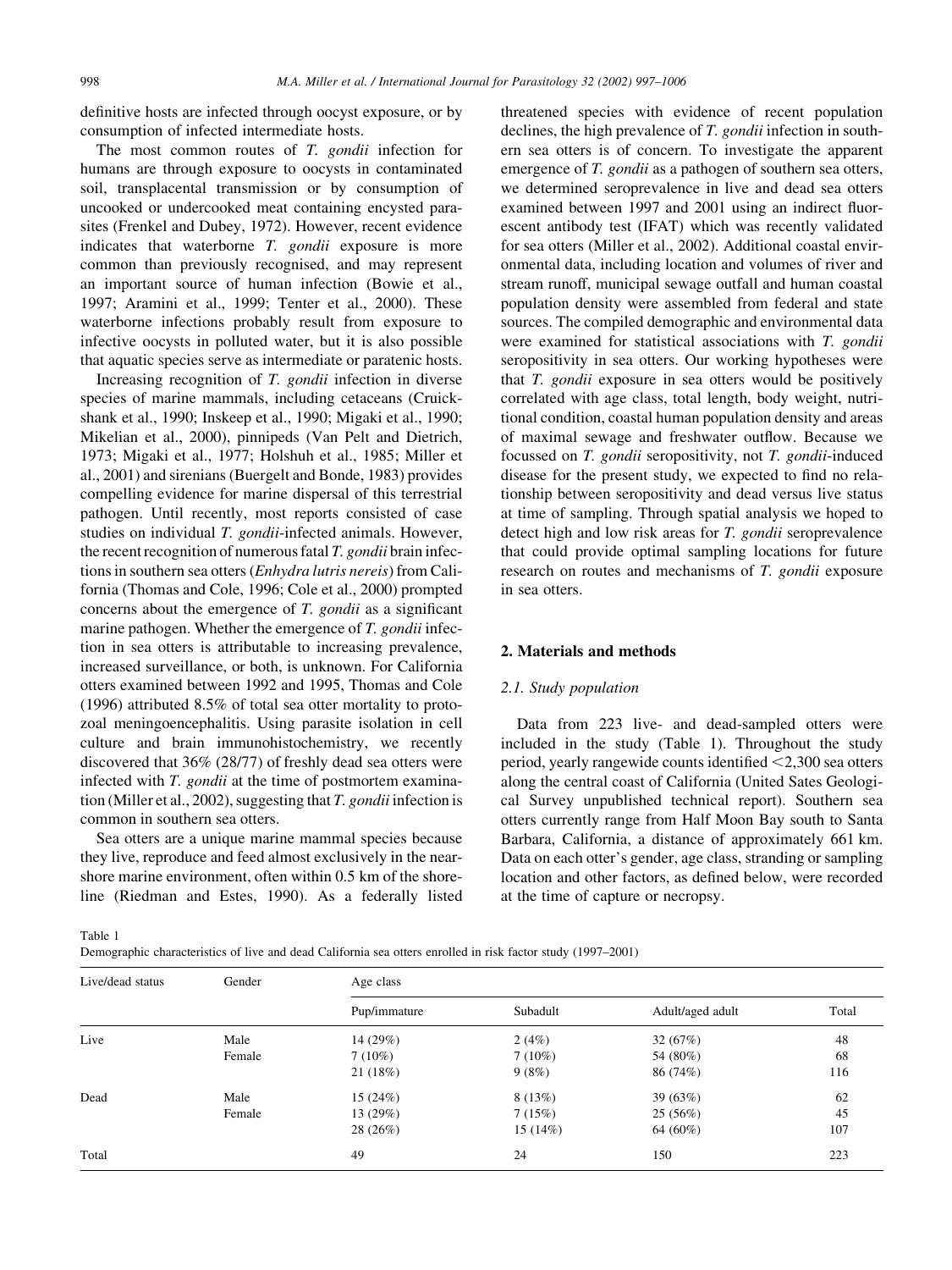Dead sea otters ( $n = 107$ ) were collected along the central California coast, transported to the California Department of Fish and Game Marine Wildlife Veterinary Care and Research Center in Santa Cruz, California and necropsied as described (Miller et al., 2002). All freshly dead (postmortem interval  $<$ 72 h) otters examined between January 1997 and June 2001 with available serum were included in the study. Live-sampled southern sea otters  $(n = 116)$  were captured at various locations between January 1997 and June 2001. Live-sampled otters received flipper tags prior to release to prevent inadvertent repeat sampling. For livesampled otters, the sample location, gender distribution and sample dates were influenced by ongoing research projects, permit-related sampling restrictions and weather conditions.

## 2.2. Serum collection and testing, live and dead otters

Blood was obtained from live-sampled otters by jugular venipuncture and from necropsied otters by collection from the heart and great vessels. Whole blood was allowed to clot, centrifuged at  $1,500 \times g$  for 10 min. and stored at  $-70^{\circ}$ C until tested. Serum samples were screened for T. gondii using an IFAT and endpoint titres were determined through serial dilution (Miller et al., 2001, 2002). An IFAT cutoff of  $\geq$ 1:320 was previously determined to be optimal for detecting T. gondii infection in southern sea otters of known T. gondii infection status (Miller et al., 2002), thus this cutoff was used in the present study. Confirmation of T. gondii infection in live-sampled otters was not possible by non-invasive methods other than serology. However, previous studies showed good correlation of IFAT results with *T. gondii* infection status (Miller et al., 2002).

# 2.3. Definition of risk factors

The following potential risk factors were selected for evaluation of associations with T. gondii seropositivity: gender, live versus dead status at time of sampling, age class, body weight (kg), body length (cm), length–weight ratio, nutritional condition score, sample or stranding location, coastal human population density and sampling location proximity to river and stream outflow locations, or municipal sewage treatment plant outfall locations.

The sea otter age classifications used in this study were based on total body length, dentition and pelage characteristics, as described by Morejohn et al. (1975). Three age categories were used for live and dead otters: pups plus immatures, subadults and adults plus aged adults. The youngest and oldest age classes were collapsed into single categories because of differences in age class assessment criteria for live and dead otters. Nutritional condition was assessed only for dead otters, and categories were defined as follows: emaciated, no discernable body fat; thin, minimal body fat (e.g. hocks only); fair, scant subcutaneous body fat (e.g. hocks and hips); moderate, moderate subcutaneous body fat distributed throughout subcutis and abundant, abundant subcutaneous body fat. Total body length was

measured as flat linear distance (cm) from the tip of the nose to the fleshy tip of the tail. Length–weight ratio was the ratio of total length to body weight in kilograms. Correlations among the age and gender-related biological factors were assessed using several techniques, as outlined below.

To assign a numerical value for each otter's stranding or sampling location, the central California coastline encompassing the southern sea otter range (661 km) was divided into 0.5 km increments and was assigned a numerical value, starting with 1 to the north, and ending at 1,322 to the south (California Department of Fish and Game, unpublished data). Each point was mapped in reference to prominent coastal geographical features along a hand-smoothed contour line, set offshore at 5 fathoms depth. All live or dead otters sampled along the coastline were assigned to the closest 0.5 km site, based on their location at the time of carcass recovery or capture. These locational data were converted to latitude and longitude values and were used for all subsequent spatial analyses.

Data for human population density along the central California coast were compiled from United States 2000 census data (http://www.geographynetwork.com). Population density was reported as the number of human beings per square mile, using the following five groups:  $0-100$ ;  $>100 1,000$ ;  $>1,000-3,000$ ;  $>3,000-6,000$  and  $>6,000$ . Each 0.5 km coastal point within the southern sea otter range was assigned the human population density score of the adjacent coastal 2000 census tract. All dead- and livesampled otters were assigned the appropriate score, based on their location at the time of recovery or sampling.

Quantification of freshwater outflow along the central California coast was done using a geographic information system (GIS) map marked with the marine outfall location of each stream or river along the central California coast. All watersheds drained by unique rivers or streams (delineated by CalWater 2.2 GIS data and US EPA Reach File 3 GIS data) were included in this study. Relative discharge from each watershed was estimated using the 60-year average rainfall data (Central Coast Regional Water Quality Control Board), expressed as areas of equal rainfall, or isohyets, in conjunction with the boundaries and total area of each watershed. Since the amount of precipitation lost to impoundment, ground absorption or other factors could not be accurately determined for each watershed, the theoretical maximum flow values (average precipitation per unit area, times total acreage) were used. The relative contributions of water impoundment, irrigation and other exogenous factors were assumed to be equal across all watersheds. The relative exposure to stream and river outflow was determined for each 0.5 km otter sample point described above. An exponential dilution model was used to predict the influence of runoff from each river and stream, with each successive 0.5 km coastal point assigned a calculated value for magnitude of freshwater influence. Sample point values were determined by weighting both the sample point's proximity to each river or stream mouth and total annual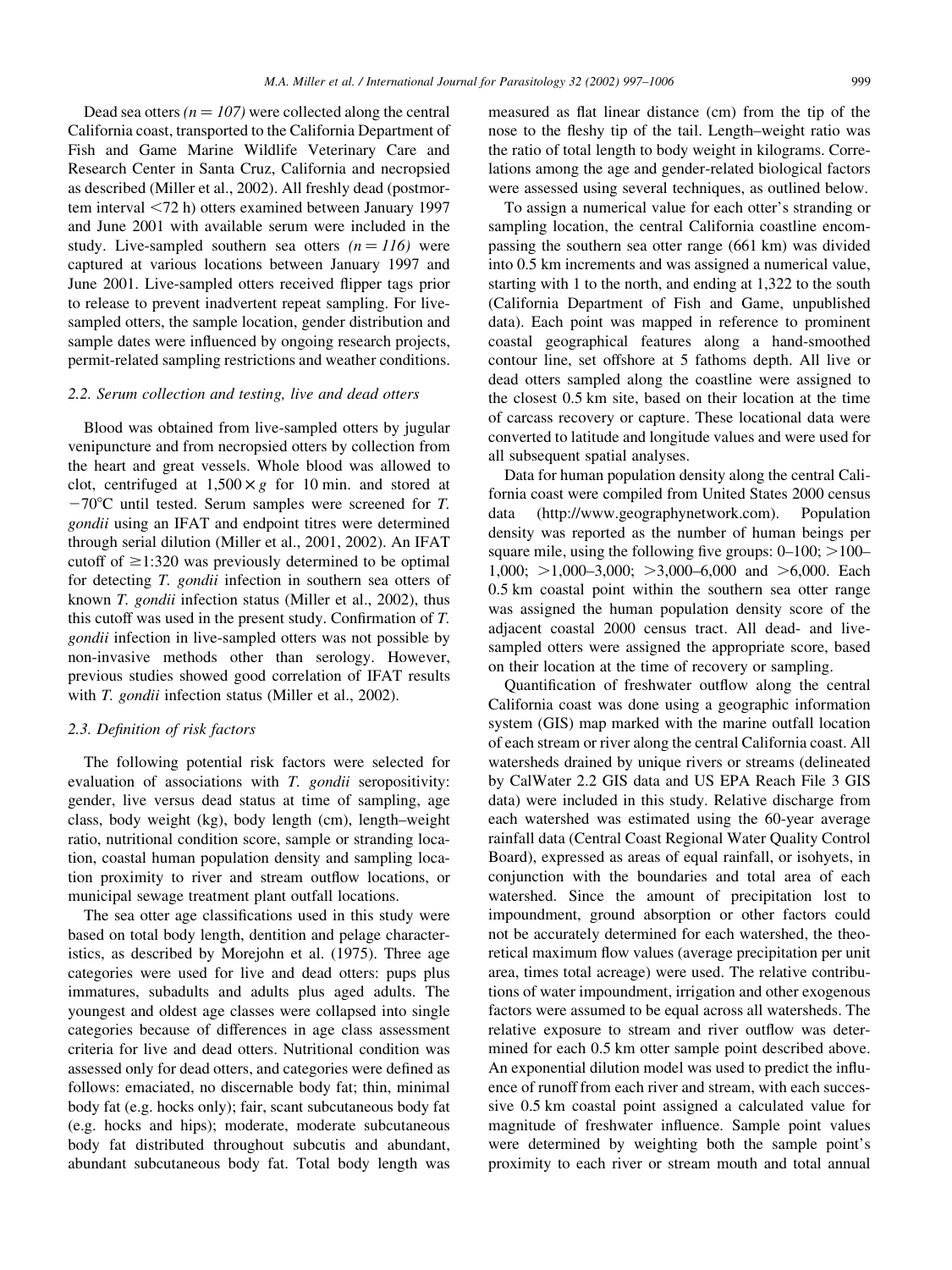outflow (e.g. 0–10,000; 10,001–100,000 or 100,001– 1,000,000 acre-ft/year). Wherever the influences of two rivers or streams overlapped, their weighted flow values were combined at each applicable 0.5 km point. This freshwater outflow model assumed that outflow from rivers is mixed with salt water at a rate that varies exponentially with distance from the point of entry. Freshwater influence was presumed to be negligible when the magnitude of freshwater outfall was less than 10,000 acre-ft per year at a given 0.5 km coastal point.

The proximity of each otter's sampling site to the location of the nearest major municipal sewage outfall was determined using similar techniques as for freshwater outflows. Sewage plant discharge locations and volumes were obtained from National Pollutant Discharge System permit records (California Central Coast Regional Water Quality Control Board). For each treatment facility, total yearly marine discharge (acre-ft per year) was assessed. Areas of coastal influence of treatment plant discharges were estimated by mapping each sewage outfall pipe's discharge location using the 0.5 km coastal sampling units described above. The combined influences of proximity and effluent volume exposure were calculated using an exponential dilution model, with the exposure values recalculated for each sequential 0.5 km sampling location from the sewage outfall pipe. Sewage influence was categorised as  $\leq$ 1; 1–4,000 or 4,001–8,000 acre-ft per year. When two sewage treatment plants were discharging in close proximity to each other, their numerical values for total flow were added at each affected 0.5 km site. For both sewage outfalls and freshwater flows, no attempt was made to correct for seasonal variation in volume discharged at each site or local effects attributable to wind, marine currents or coastal geography.

## 2.4. Univariate analysis of risk factors

Chi-square tests were used to determine univariate associations between T. gondii serological status and categorical risk factors (e.g. gender and age class) in otters. t-Tests were used to determine associations between T. gondii serological status and continuous risk factors (e.g. body weight and total length). P values  $< 0.05$  were considered statistically significant. Odds ratios and 95% confidence interval (CI) were calculated for categorical risk factors. All analyses were done using SPSS Graduate Pack, version 10.0 (SPSS Inc.).

#### 2.5. Spatial analysis

The spatial relationship between T. gondii serological status in otters and sample location was evaluated using SaTScan (http://www.nic.nih.gov/prevention/bb/satscan.html), version 2.1. A Bernoulli-based (Kulldorf and Nagarwalla, 1996), purely spatial equation for probability was selected for the analyses because of differences in sample collection periods between the live and dead otter groups, and due to the binary character of the data (e.g. seropositive or seronegative). Data from live and dead otters were analysed separately and were combined for spatial analyses. The data were analysed for both higher and lower than expected clusters of T. gondii seropositivity, recognising that both regions would be of interest in subsequent studies on routes and mechanisms of sea otter infection by T. gondii. A second spatial analysis was performed to examine in more detail potential spatial clusters within the Monterey Bay region. Only data points located within the greater Monterey Bay region (0.5 km markers 256–390) were included in this second, smaller-scale spatial analysis. A P value of  $\leq 0.1$  was considered statistically significant for detecting spatial clusters with increased or decreased risk for T. gondii seropositivity.

As a second technique to examine the data for spatial associations between stranding or sampling location and T. gondii seropositivity, the central coast of California was divided into 22 segments, with the points of separation delineated by coastal geographical features (e.g. peninsulas) or points of transition between rural and urban areas. Proportions of seropositive otters among regions were compared to supplement our findings derived from SaTScan spatial analyses.

#### 2.6. Logistic regression analysis

Relationships between potential demographic, environmental and spatial risk factors and seropositivity to T. gondii were further assessed by logistic regression. The logistic regression equation was developed using SPSS Graduate Pack, version 10.0, (SPSS Inc.). Logistic modelling followed recommended procedures (Hosmer and Lemeshow, 2000) and considered all biologically plausible risk factors using forwards and backwards selection of factors. For the logistic regression analysis, serological data for live and dead otters were pooled to maximise sample size. Overall fit of the final logistic equation was assessed using Hosmer–Lemeshow goodness-of-fit statistics. Adjusted odds ratios and 95% CIs were calculated to measure the strength of association between each risk factor in the equation and serological status for T. gondii.

# 3. Results

# 3.1. Seroprevalence

The T. gondii seroprevalence was 42% (49/116) for live otters and 62% (66/107) for dead otters using an IFAT cutoff titre of  $\geq$ 1:320 as positive. Reciprocal IFAT titres ranged from 80 to 20,480 for both live and dead otters. Gender and age distributions differed between the live and dead otters (Table 1). Live-sampled otters had a higher proportion of females  $(P = 0.013)$  and young age classes  $(P = 0.068)$ compared with dead otters. These differences between the two groups were accounted for in the logistic regression analysis of risk factors. The proportion of seropositive otters for each study year ranged from 25% (1997;  $n = 4$ ) to 75%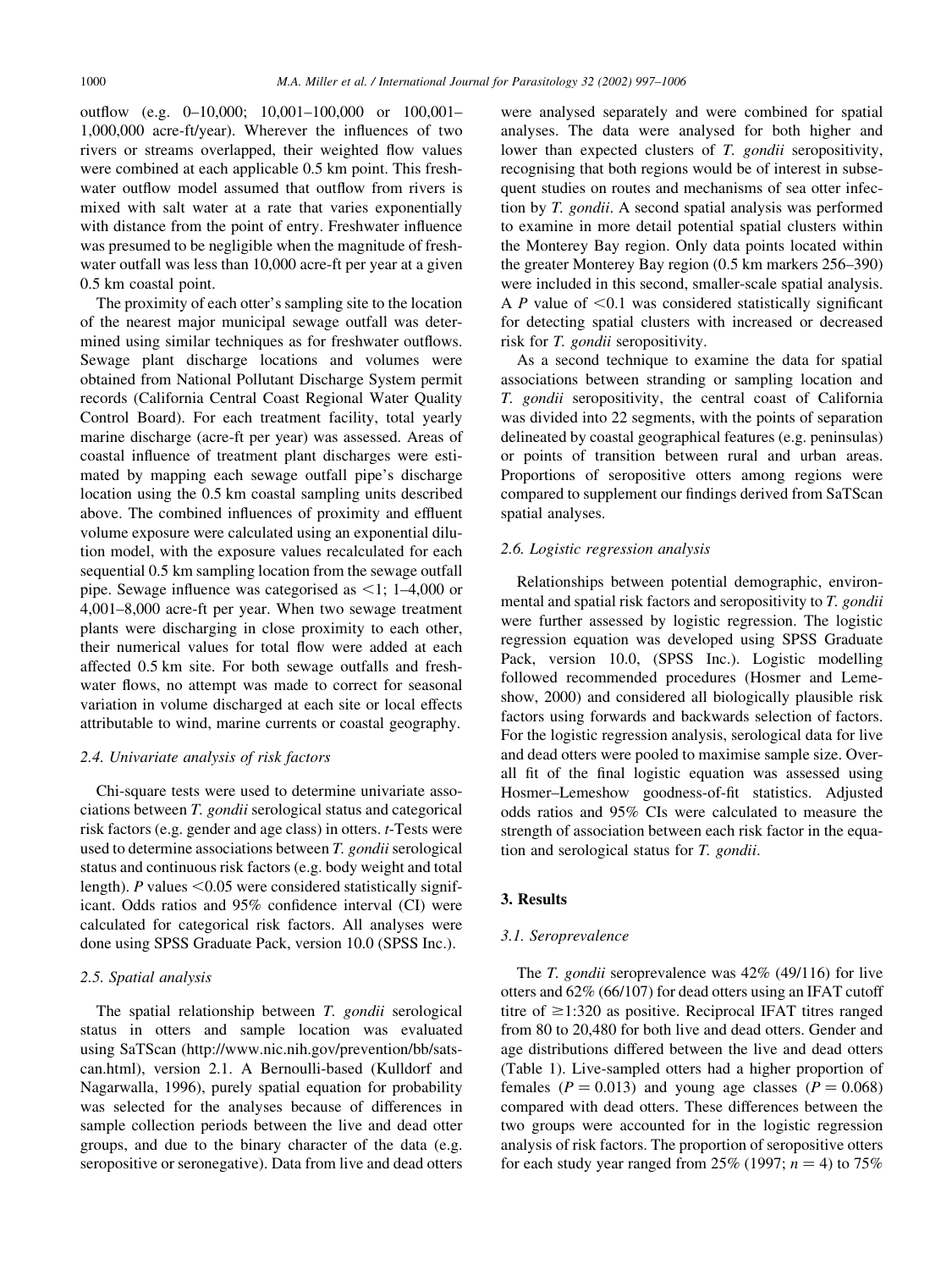(1998;  $n = 44$ ). However, variation in the proportion of

# 3.2. Risk factors

 $(P = 0.8)$ .

Based on univariate analyses, seropositivity to T. gondii was positively associated with male gender, increasing age class and dead versus live status at time of sampling  $(P \leq$ 0.05) (Table 2). The odds of  $T$ . *gondii* seropositivity for females were approximately one half of those for males. Dead-sampled otters were 2.2 times more likely to be seropositive for T. gondii, when compared with live-sampled otters. Surprisingly, no association was detected between nutritional condition and seropositivity to T. gondii  $(P = 0.100)$ . However, nutritional condition was assessed only for dead otters. Similarly, seropositivity to T. gondii was not significantly associated with human population density  $(P = 0.293)$ , or proximity to sewage outfalls  $(P = 0.955)$ , but was highly correlated with freshwater flow  $(P < 0.001)$ . Highly significant associations were detected between increasing body weight and total length and T. gondii seropositivity ( $P \le 0.001$ ). Mean ( $\pm$ SEM) body weight and length of seropositive otters  $(20.6 \pm 0.6 \text{ kg}$  and  $118.9 \pm 1.2 \text{ cm}$ , respectively) were significantly greater  $(P < 0.001)$  than the corresponding

seropositive otters was not significant among study years

measurements for seronegative otters  $(15.8 \pm 0.7 \text{ kg}$  and  $107.6 \pm 2.0$  cm, respectively). An inverse relationship was detected between seropositivity to T. gondii and the calculated length–weight ratio ( $P < 0.001$ ). Seropositive otters had a significantly lower length–weight ratio  $(6.6 \pm 0.3)$ than seronegative otters  $(8.7 \pm 0.5)$ . This result is not surprising, however, given that length–weight ratio was also found to correlate inversely with sea otter age (data not shown).

### 3.3. Spatial analysis

Spatial analysis of pooled live and dead otter serological data revealed a large cluster of T. gondii-seropositive otters (20/23, or 87% seropositive) within a 20 km coastal region centred on the towns of Morro Bay and Cayucas, California  $(35.361^{\circ}N, 120.870^{\circ}W)$  (Fig. 1). Otters sampled from this area were nearly twice as likely to be seropositive to T. gondii as expected, and this difference was statistically significant ( $P = 0.082$ ).

For otters sampled within Monterey Bay, a second potential cluster of T. gondii seropositivity was detected within a 27 km region centred on Elkhorn Slough and the small town of Moss Landing  $(36.790^{\circ}N, 121.799^{\circ}W)$  (Fig. 1). Nearly 79% (15/19) of otters sampled within this spatial cluster were seropositive for T. *gondii*, and otters sampled within 10 km of Elkhorn Slough were 1.5 times more likely to be

Table 2

Categorical risk factors for seropositivity to *Toxoplasma gondii* in California sea otters (1997–2001), univariate analysis<sup>a</sup>

| Risk factor                                                         | Group         | Percentage seropositive<br>for T. gondii | Odds ratio | 95% CI         | Chi-square P-value |
|---------------------------------------------------------------------|---------------|------------------------------------------|------------|----------------|--------------------|
| Gender                                                              | Male          | 59 $(n = 110)$                           | 1.00       |                | 0.027              |
|                                                                     | Female        | 44 $(n = 113)$                           | 0.55       | $0.32 - 0.94$  |                    |
| Age class                                                           | Immature      | 20 $(n = 49)$                            | 1.00       |                | < 0.001            |
|                                                                     | Subadult      | 54 $(n = 24)$                            | 4.61       | $1.41 - 15.42$ |                    |
|                                                                     | Adult         | 61 $(n = 150)$                           | 6.19       | $2.72 - 14.40$ |                    |
| Live-dead status                                                    | Alive         | 42 $(n = 116)$                           | 1.00       |                | 0.004              |
|                                                                     | Dead          | 60 $(n = 107)$                           | 2.20       | $1.29 - 3.76$  |                    |
| Nutritional condition <sup>b</sup> (based on subcutaneous body fat) | Abundant      | 75 $(n = 20)$                            | 1.00       |                | 0.100              |
|                                                                     | Moderate      | 78 $(n = 13)$                            | 1.11       | $0.17 - 7.71$  |                    |
|                                                                     | Fair          | $40 (n = 10)$                            | 0.22       | $0.03 - 1.44$  |                    |
|                                                                     | Thin          | 68 $(n = 25)$                            | 0.71       | $0.16 - 3.15$  |                    |
|                                                                     | Emaciated     | 49 $(n=37)$                              | 0.32       | $0.08 - 1.20$  |                    |
| Human population (no. of humans per square mile)                    | < 100         | 65 $(n = 49)$                            | 1.00       |                | 0.293              |
|                                                                     | $100 - 1,000$ | 46 $(n = 63)$                            | 0.45       | $0.19 - 1.05$  |                    |
|                                                                     | 1,000-3,000   | 47 $(n = 53)$                            | 0.47       | $0.20 - 1.13$  |                    |
|                                                                     | 3,000-6,000   | 50 $(n = 16)$                            | 0.53       | $0.15 - 1.92$  |                    |
|                                                                     | > 6,000       | 50 $(n = 42)$                            | 0.53       | $0.21 - 1.34$  |                    |
| Sewage outfall exposure (acre-ft/year)                              | Low           | 51 $(n = 214)$                           | 1.00       |                | 0.955              |
|                                                                     | Medium        | 57 $(n=7)$                               | 1.26       | $0.23 - 7.29$  |                    |
|                                                                     | Heavy         | 50 $(n=2)$                               | 0.95       | $0.03 - 35.07$ |                    |
| Freshwater outflow exposure (acre-ft/year)                          | Low           | 41 $(n = 121)$                           | 1.00       |                | < 0.001            |
|                                                                     | Medium        | 45 $(n = 60)$                            | 1.16       | $0.59 - 2.27$  |                    |
|                                                                     | Heavy         | $76 (n = 42)$                            | 4.54       | 1.93-10.93     |                    |

Analysis includes IFAT results from both dead ( $n = 107$ ) and live ( $n = 116$ ) otters.

<sup>b</sup> Nutritional condition data were only available for dead otters, and were not assessed for two otters.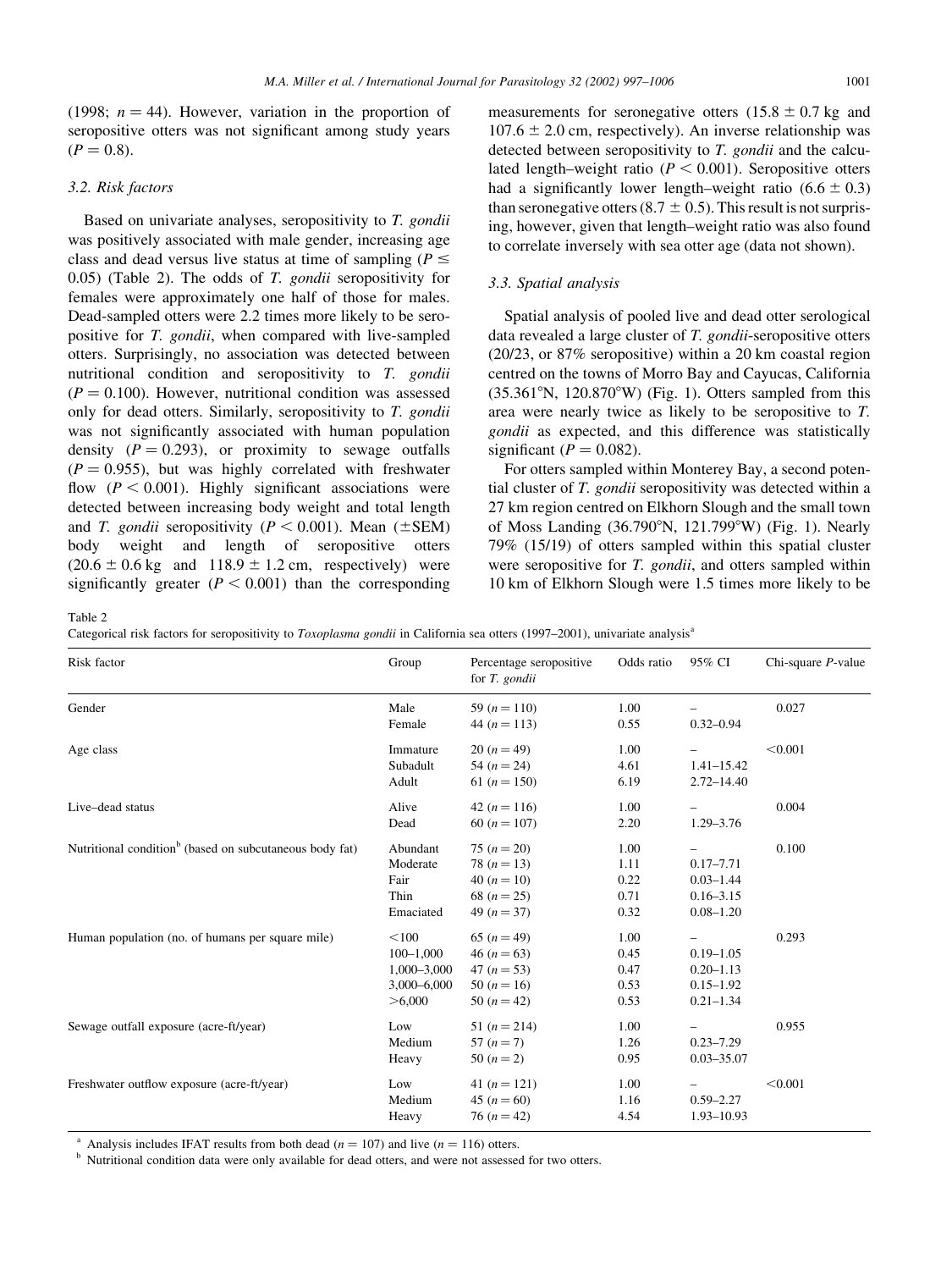

Fig. 1. Spatial clusters with higher (dark lines) or lower (dotted line) than expected proportions of sea otters that were seropositive for Toxoplasma gondii.

seropositive than for all otters combined. However, this difference was not statistically significant  $(P = 0.997)$ . Spatial analysis was repeated on a smaller scale to further examine this potential cluster of seropositive otters. Analysis of pooled live and dead otter serology data for the greater Monterey Bay region again revealed a spatial cluster overlapping the Elkhorn Slough/Moss Landing site  $(36.634^{\circ}N,$  $121.918^{\circ}$ W). This spatial cluster from the more restricted spatial analysis more closely approached statistical significance  $(P = 0.224$ , data not shown).

A region of low T. gondii seropositivity was detected for otters sampled within a 28 km region encompassing the tip

and southern portion of Monterey Peninsula (36.579°N,  $121.980^{\circ}$ W) (Fig. 1). Live and dead otters sampled from within this region were half as likely to be seropositive to T. gondii as expected, and this difference was statistically significant  $(P = 0.007)$ . Separate univariate analyses of the 22 major coastal segments (as described in Section 2) supported our findings from spatial analyses, with higher than expected proportions of seropositive otters detected in the vicinity of Morro Bay (78%,  $n = 26$ ) and Elkhorn Slough (74%,  $n = 19$ ), with lower than expected proportion of seropositive otters detected in the vicinity of south Monterey Peninsula  $(34\%, n = 35)$ .

To further evaluate the clusters of seropositive and seronegative otters detected through spatial analysis, locations of all otters (live and dead) were coded as follows:  $1 = all$ otters sampled within the Elkhorn Slough spatial cluster,  $2 =$  all otters sampled within the Morro Bay spatial cluster,  $3 =$  all otters sampled within the south Monterey Peninsula cluster and  $4 =$  all otters sampled at sites falling outside of these spatial clusters. The resulting data were incorporated into a logistic model to determine if associations between the sample location and other risk factors could explain the observed spatial clustering.

# 3.4. Logistic regression analysis

The goal of logistic regression analysis was to simultaneously investigate the relative contributions of the various risk factors to T. gondii seropositivity, while adjusting for differences between sample populations. The final logistic equation identified significant associations between T. gondii seropositivity in relation to otter gender, age class, sampling location and maximal freshwater outflow (Table 3). The Hosmer–Lemeshow goodness-of-fit P value of the final logistic equation was  $P = 0.96$ , which indicated excellent fit between the observed data and the model. A slight protective effect was attributed to female gender, younger

Table 3

Logistic regression of risk factors for seropositivity to Toxoplasma gondii for California sea otters (1997–2001)<sup>a</sup>

| Risk factor                 |                 | Adjusted odds ratio | 95% CI         | Significance $(P)$ |
|-----------------------------|-----------------|---------------------|----------------|--------------------|
| Gender                      | Male            | 1.00                |                |                    |
|                             | Female          | 0.49                | $0.26 - 0.93$  | 0.028              |
| Age class                   | Pup/immature    | 1.00                |                |                    |
|                             | Subadult        | 8.08                | $2.21 - 29.62$ | 0.002              |
|                             | Adult           | 14.61               | 5.10-41.84     | < 0.001            |
| Status at time of sampling  | Alive           | 1.00                |                |                    |
|                             | Dead            | 1.85                | $0.88 - 3.89$  | 0.103              |
| Sampling location           | All other sites | 1.00                |                |                    |
|                             | Morro Bay       | 9.31                | $2.26 - 38.31$ | 0.002              |
| Freshwater outflow exposure | Light           | 1.00                |                |                    |
|                             | Medium          | 1.07                | $0.48 - 2.4$   | 0.876              |
|                             | Heavy           | 2.90                | $1.21 - 6.9$   | 0.017              |

<sup>a</sup> Analysis includes IFAT results from both dead  $(n = 107)$  and live  $(n = 116)$  otters.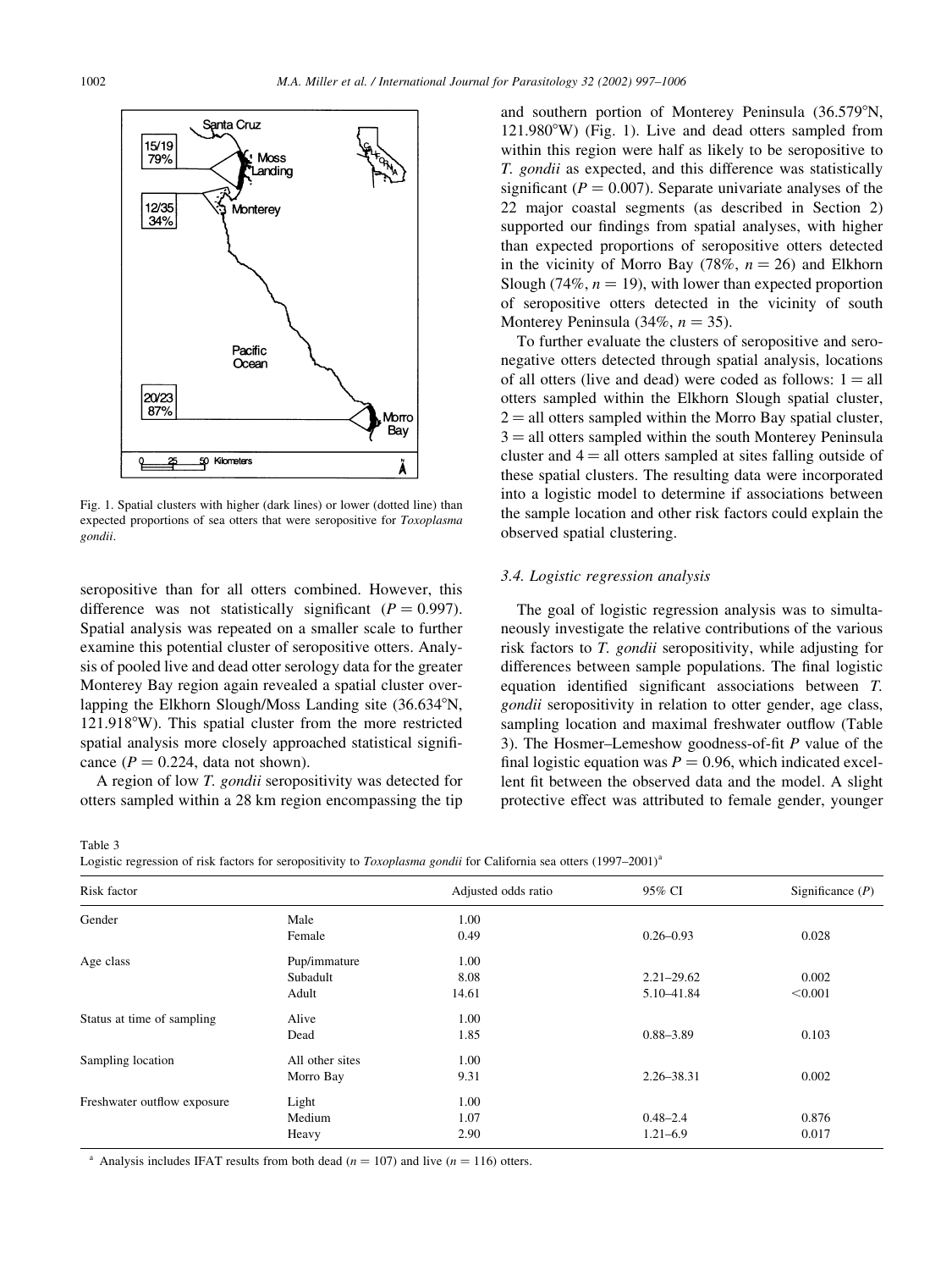age class and otters that were sampled at points distant from Morro Bay. After accounting for the effects of age class, gender and sampling location, the adjusted odds ratio for T. gondii seropositivity for dead-sampled otters was still almost twice that for live otters (1.85:1). However, these findings were not significant  $(P = 0.103)$ .

In contrast, significantly increased odds of T. gondii seropositivity were detected for otters sampled near maximal (heavy) freshwater outfalls (Table 3). Based on our analysis, the odds of T. gondii seropositivity were highest for adult male sea otters sampled from areas of central California with maximal freshwater outflow, especially those sampled near Morro Bay/Cayucas. No significant associations with T. gondii seropositivity were found in relation to sewage flow, either by univariate analysis (Table 2) or by logistic regression analysis ( $P > 0.1$ , data not shown). However, 96% of our otter samples (214/223) were obtained from coastal areas with minimal values for municipal sewage exposure.

#### 4. Discussion

The overall goal of the present study was to investigate the apparent emergence of T. gondii infections in southern sea otters from California. Between 1997 and 2001, we collected serum from 223 live and dead sea otters. The current California sea otter population is approximately 2,300 animals. Using a T. gondii IFAT that was previously validated for sea otters, we determined that 42% (49/116) of live otters, and 62% (66/107) of fresh dead California otters were seropositive for T. *gondii* at the time of sampling. Our specific objective was to evaluate our sea otter serological and demographic data, along with coastal environmental data for potential demographic, spatial or environmental factors associated with an increased risk of T. gondii seropositivity in sea otters. The data were also examined for factors associated with a lower than expected risk of T. gondii seropositivity, as both types of risk factors would provide important clues regarding the route and mechanisms of sea otter infection by T. gondii.

A number of obstacles, including misidentification of exposure location, incorrect classification of demographic or serological data and laboratory error could have inhibited our ability to detect risk factor associations. Unavoidable misclassification of data might have occurred due to wideranging movements of some otters with chronic T. gondii infections, postmortem carcass drift, error in identification of seropositive or seronegative otters (false positives or false negatives), laboratory error in sample processing or interpretation, and incorrect categorisation of age class or other demographic data. Despite these obstacles, we were able to identify statistically significant demographic, spatial and environmental associations, as outlined below. These associations provide strong evidence to support the suspected land-based origin of T. *gondii* infections in sea otters, and

reveal new avenues for scientific investigation. We believe that the true associations may be even stronger, but were partially masked by suspected non-differential misclassification of data due to the factors listed above.

At the onset of the study we did not hypothesise that otter gender would be associated with seropositivity to T. gondii. However, male otters were almost twice as likely as females to be seropositive (Table 2), possibly due to behavioural differences. Variation in home range size and seasonal movements are recognised, and males are more likely to travel long distances in their efforts to establish and defend territories (Jameson, 1989; Ralls et al., 1996). Thus spatial associations identified in female otters may more accurately reflect local exposure conditions than similar data derived from more wide-ranging males. Conversely, if T. gondii contamination of the nearshore marine environment occurs as multiple areas of point-source contamination, then wideranging males would be more likely to come into contact with one or more of these contaminated areas during their lifetime.

We hypothesised that increasing sea otter age would increase the risk of seropositivity to  $T$ . gondii. As with humans and terrestrial animals (Dubey, 1987; Guerina, 1994; Esteban-Redondo et al., 1999), T. gondii infection in otters is likely to be prolonged, perhaps lifelong, as a result of tissue cyst formation. Assuming the temporal risk of T. gondii exposure remains relatively constant, then the probability of otter infection and seropositivity increases the longer an animal lives. All indices of age employed in the present study (age class, body weight, total length and length–weight ratio) yielded similar associations with seropositivity. Otters that were older, heavier and longer were far more likely to be seropositive to T. gondii. The present study did not account for potential foetal loss or neonatal mortality attributable to transplacental infection by T. gondii. Such infections have been documented in humans and domestic animals, and may contribute significantly to foetal loss and neonatal mortality (Guerina, 1994; Buxton, 1998). Transplacental transmission of T. gondii in sea otters has not been documented, but could easily be missed due to uterine resorption or lower carcass recovery rates for affected foetuses and neonates, when compared with larger, more obvious carcasses of subadult and adult otters.

The focus of the present study was on seropositivity to T. gondii, not disease attributable to T. gondii infection. Thus we expected to find minimal association between live or dead otter status at the time of sampling and T. gondii serostatus, after adjusting for age and gender differences. However, we found that dead otters were more than twice as likely to be seropositive to T. gondii, when compared with live otters in our univariate analysis  $(P = 0.004)$ . Increased odds of seropositivity for dead otters might be attributed to increased risk of mortality for T. gondiiexposed otters, due to the direct or indirect effects of T. gondii infection. Other studies have documented T. gondii encephalitis as an important cause of sea otter mortality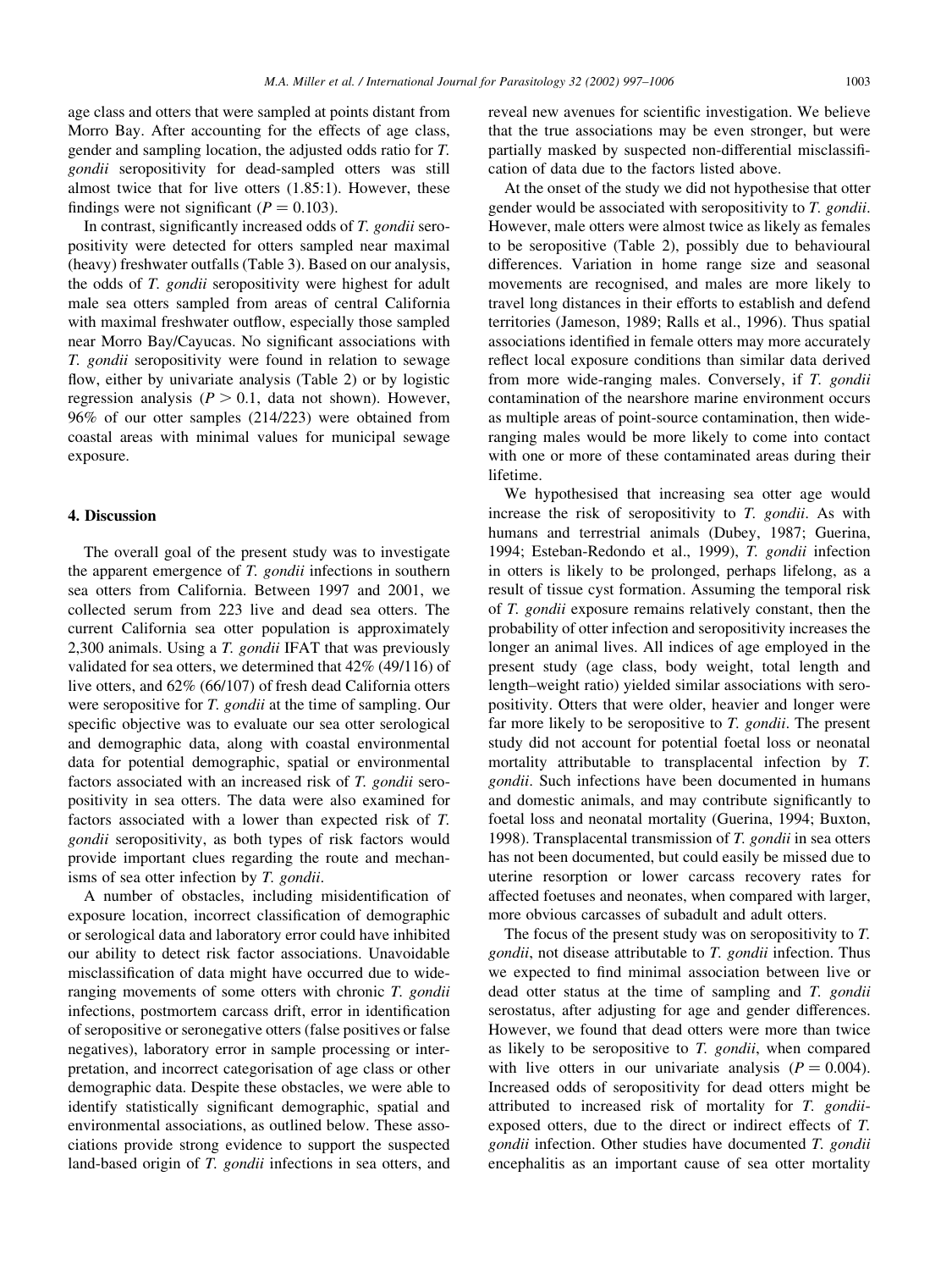(Thomas and Cole, 1996). When live–dead status at time of sampling was incorporated into a logistic model, the adjusted odds ratio for seropositivity for dead otters was approximately twice that for live otters (Table 3). However, this difference was not found to be significant  $(P = 0.103)$ when other factors such as gender, age class, sampling location and freshwater flow exposure were accounted for in the model. This suggests that associations between some or all of these factors may have contributed to the variation in T. gondii seropositivity observed between the live- and deadsampled sea otter groups.

Our working hypothesis was that  $T$ . gondii-positive sea otters would be in poorer nutritional condition than seronegative otters, because T. gondii infection could result in impairment of vision or compromised brain, heart or muscle function, leading to impaired foraging efficiency and emaciation. Univariate analysis revealed no statistical association between nutritional condition and T. gondii serostatus. However, nutritional condition was only assessed for dead otters at necropsy, not live otters, and many other causes of death may be associated with poor nutritional condition.

We speculated that exposure to surface runoff and sewage would be maximal in areas of high human density. Thus increased flow of T. gondii-contaminated water into the nearshore marine environment would be expected near densely settled areas, and would be reflected as a higher proportion of seropositive sea otters. However, our assumption that human population density could serve as an index of maximal surface runoff or sewage outfall was incorrect. Negative correlations were detected between freshwater outflow (e.g. runoff) and coastal human population density, and between sewage outfall and coastal human population density ( $P < 0.05$ , data not shown), suggesting that regions of maximal freshwater and sewage outflow were preferentially located in areas of low human population density. In addition, variation in inland human population density, which may have contributed directly to coastal freshwater outflow, and indirectly to coastal sewage outflow, were not assessed. Thus, the relationship between human population density and T. gondii exposure in sea otters should be investigated using techniques other than those utilised in the present study.

The relationship between areas of increased human density and domestic cat density in California is unknown, but it seems logical to assume that increased numbers of feral and domestic cats could be associated with areas of human development. However, feral cats were also detected in regions of moderate to low human density, such as the vicinity of Elkhorn Slough and Morro Bay (Miller, unpublished data).

In the present study we hypothesised that T. gondii seropositivity in otters would be associated with exposure to coastal plumes of municipal sewage. Potential sources of T. gondii in sewage include flushable cat litter or skimmed cat faeces that have been disposed into toilets. Common techniques for primary and secondary sewage processing may not kill protozoan oocysts or sporocysts (Payment et al., 2001), and may even enhance their infectivity (e.g. by aeration) prior to wastewater release. We found no evidence of a relationship between seropositivity to T. gondii and exposure to municipal sewage. This may be because the major municipal sewage outfalls are located far offshore (e.g. 0.5–5 km), and nearly all  $(96\%)$  otters were sampled at locations  $>5$  km from the nearest major municipal sewage outfall. Thus exposure of sea otters to sewage plumes derived from major municipal sources was considered to be low in the present study. It is important to note that the potential negative impacts of exposure to non-municipal sewage, such as boat bilge discharge and seepage from broken sewage pipes or septic tanks, were not addressed, because these smaller, intermittent sources of faecal waste are more difficult to detect and monitor. The same is true for small sources of freshwater outflow, such as municipal surface water runoff. However, the cumulative importance of these smaller sources of polluted water in transporting T. gondii oocysts from contaminated litter, lawns, gardens, sidewalks and streets into the nearshore marine environment could be significant, and should not be discounted. Collectively, these smaller point sources of marine contamination may have important, as yet unrecognised deleterious effects on sea otter health. Potential negative impacts of sea otter exposure to sewage should be investigated by targeted sampling of animals from sewage-impacted and sewage-free areas.

We hypothesised that T. gondii seropositivity would be associated with exposure to high volumes of freshwater outflow, because environmentally resistant T. gondii oocysts present in cat faeces could be efficiently transported to the nearshore marine environment by surface runoff. If this is true, then otters living in or near large plumes of contaminated freshwater would be at increased risk for T. gondii exposure. In California, surface water runoff is conducted to coastal streams, or directly to the ocean from lawns, streets and open land via storm drains, ditches and culvert pipes, with essentially no pre-treatment. Significant surface water contamination by T. gondii oocysts was demonstrated previously in British Columbia, Canada, where a large-scale outbreak of human toxoplasmosis led to the discovery of contamination of a public water supply, presumably by feline faeces (Aramini et al., 1999). Coastal freshwater outflow, as calculated in this study, is roughly analogous to maximal terrestrial surface water runoff. When adjusted for variation attributable to gender, age class, live– dead status at time of sampling and high or low risk sites detected through spatial analysis, a strong association was detected between T. gondii seropositivity in otters and locations of maximal freshwater outflow along the coast. Otters sampled at these maximal flow sites were nearly three times more likely to be seropositive to T. gondii than those sampled at low flow sites. This association between maximal surface runoff and T. gondii seropositivity in sea otters suggests a significant role for freshwater runoff in the transmission of T. *gondii* to sea otters. In addition to terrestrial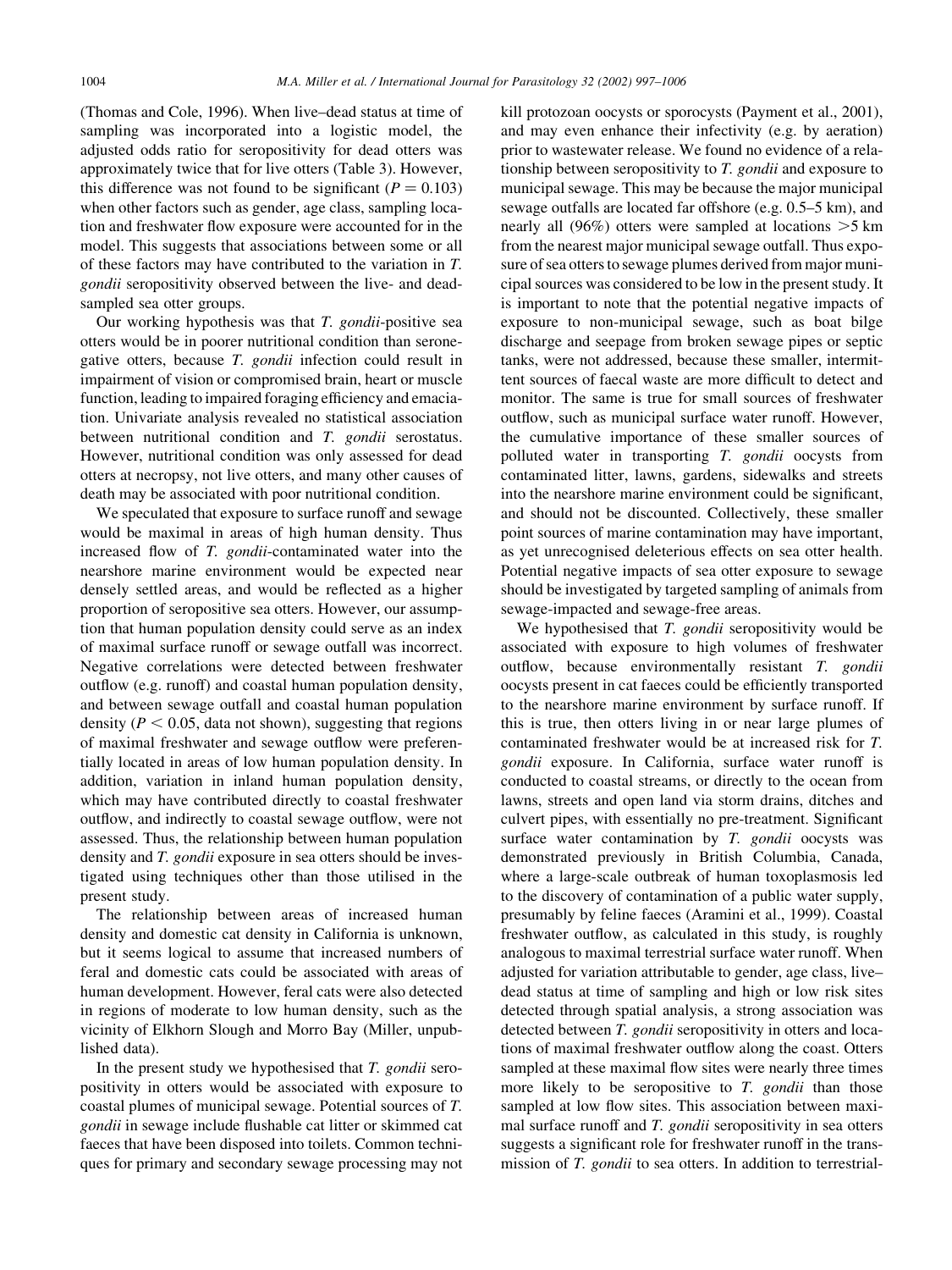origin input of infective protozoan oocysts, these freshwater plumes might also enhance sea otter T. gondii exposure through other means, perhaps by enhancing oocyst survival in the nearshore marine environment, or by creating optimal habitat for otter prey species that may serve as efficient intermediate or paratenic hosts.

Spatial analysis was conducted to detect clusters of seropositive and seronegative otters, and to develop hypotheses about site-specific risk factors for T. gondii exposure. For example, spatial clustering of seropositive sea otters might be associated with localised T. gondii oocyst contamination through rivers, streams or other point sources. However, the spatial analyses did not adjust for demographic and environmental exposure variables in the population-at-risk. To adjust for potential variation in these factors, our results from spatial analysis were examined in relation to freshwater flow by univariate analysis, and were incorporated into the final logistic regression model. Most (89%) of the otters ( $n =$ 19) sampled in the vicinity of Elkhorn Slough were exposed to maximal freshwater flow, thus explaining the increased proportion of seropositive otters sampled at this site. Similarly, the low risk spatial cluster centred on south Monterey Peninsula could be attributable to low freshwater flow exposure, as 98% of sampled otters ( $n = 60$ ) from this region were exposed to low or moderate freshwater flow. In addition, over 78% of the south Monterey Peninsula otters were livesampled, which could have biased the sampling towards a higher proportion of seronegative animals.

The relationship between freshwater flow exposure and T. gondii seropositivity was less clear for otters living in the vicinity of Morro Bay/Cayucas. Otters sampled from this region were evenly divided between low  $(n = 8)$ , moderate  $(n = 9)$  and heavy  $(n = 7)$  freshwater exposure. Even after variation in freshwater flow, gender, age class, and live– dead status were accounted for in the logistic model, otters sampled at this location were nine times more likely to be seropositive for T. gondii ( $P \le 0.001$ ). Analysis of protozoan isolates obtained from necropsied otters revealed a similar trend, with 67% of otters (12/18) recovered from the Morro Bay/Cayucas region found to be infected with T. gondii, compared with 27% infection (16/59) on average for the other freshly dead otters necropsied at our facility (Miller, unpublished data).

Unrecognised factors appear to be contributing to the increased risk for T. gondii exposure in otters sampled from the Morro Bay/Cayucas region. Interestingly, this is the only region within southern sea otter range where primary treated municipal sewage is permitted to be discharged into the nearshore marine environment. Any causal relationship remains to be established. The present study design did not allow for an in-depth evaluation of the potential effects of sewage, since nearly all otters in the study were sampled at sites  $>5$  km away from municipal sewage outfall locations. To exclude sewage as a risk factor for T. gondii exposure, targeted sampling of otters should be completed in known sewage-impacted areas, as well as sites

distant from any recognised sewage input. Coastal geography, winds, tides and marine currents may also play a role in locally concentrating oocysts that have gained access to the nearshore environment. A large enclosed harbour (Morro Bay) is located near the centre of this region, and is widely used by otters for foraging and resting. This harbour has relatively low freshwater input and has a narrow opening to the ocean. Thus the normal flushing action of waves, storms and tidal changes may be minimised at this site. In addition, feral cats are present at sites immediately adjacent to the enclosed harbour and open ocean in this vicinity (Harris, personal observations). Studies in progress now may help to better define the sources and risk factors for T. gondii infection for sea otters for this high-risk area.

The marine source of T. *gondii* exposure for sea otters is not known. One possible route is through direct ingestion of infective oocysts present in contaminated water. However, infective oocysts might also be efficiently concentrated and transmitted to sea otters through filter-feeding activity of benthic invertebrates, as has been demonstrated previously for related pathogenic protozoa (e.g. Cryptosporidium and Giardia) (Graczyk et al., 1999a,b; Tamburrini and Pozio, 1999). Filter-feeding benthic invertebrates, such as clams and mussels are a common prey source for southern sea otters (Kvitek et al., 1988; Riedman and Estes, 1990). Because sea otters feed almost exclusively in the nearshore marine environment and consume approximately 25% of their body weight each day in filter-feeding benthic invertebrates and other prey (Riedman and Estes, 1990), these invertebrates could serve as an efficient route of T. gondii uptake and dissemination to sea otters. If confirmed, these findings would help explain the high proportions of T. gondii-infected (36%) and seropositive (42% for live, 62% for dead) otters sampled along the central coast of California. Since humans consume the same or similar invertebrate species, including clams and mussels, confirmation of T. gondii contamination of nearshore benthic invertebrates would have significant human health implications.

This study provides compelling evidence implicating land-based surface runoff as a source of T. gondii infection for sea otters, and is an excellent illustration of pathogen pollution in the nearshore marine environment. Nearshore marine contamination through surface runoff would most likely result from transport and nearshore marine deposition of feline faeces, which may contain millions of infective T. gondii oocysts (Frenkel and Dubey, 1972). Collectively, our findings suggest that the interplay between surface runoff, coastal geography and coastal development may play an important role in T. gondii exposure for southern sea otters.

## Acknowledgements

This research was supported in part through funding from the National Sea Grant Program (NA06RG0142 R/CZ-169), PKD Trust, the Morris Animal Foundation, the San Fran